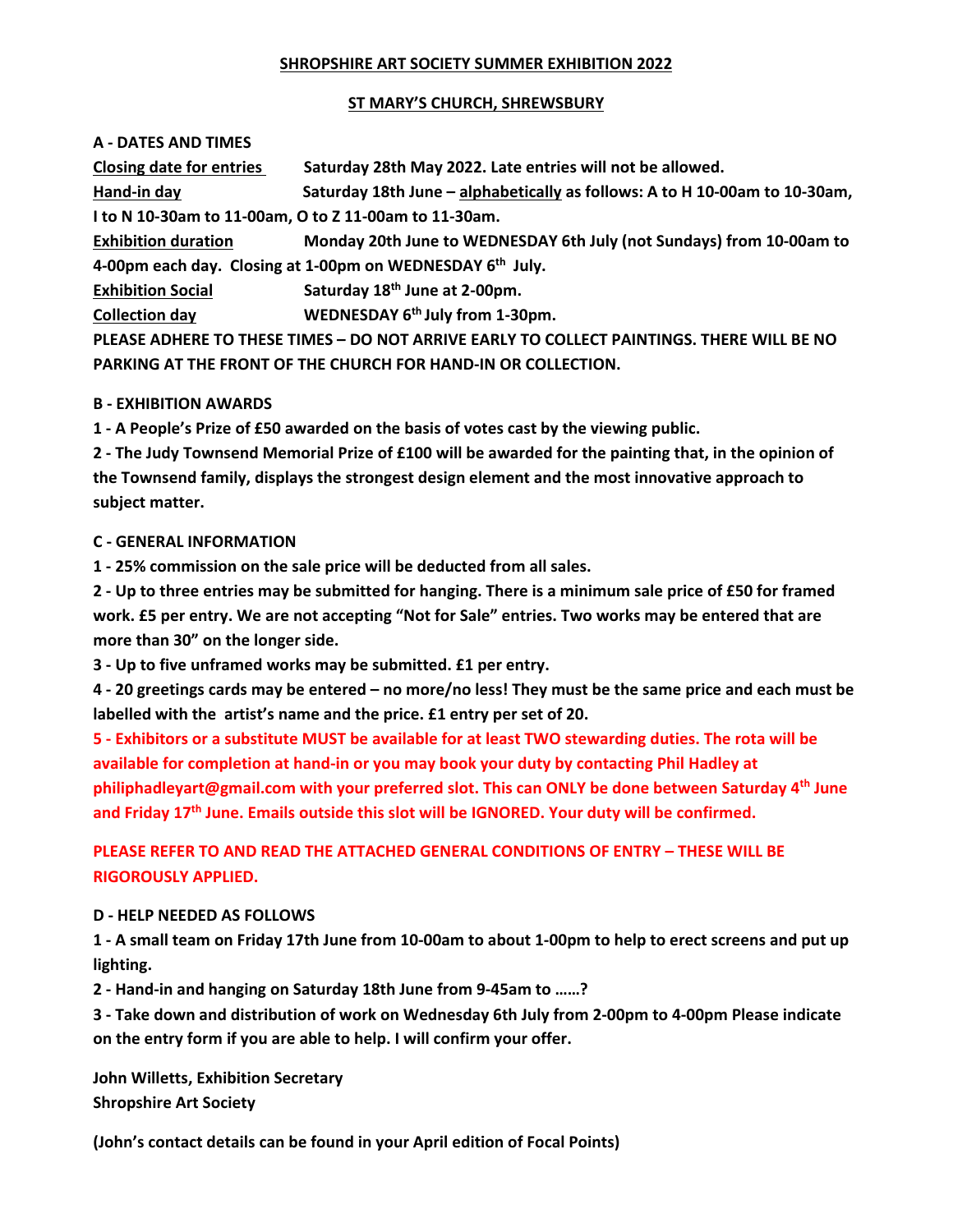## **Shropshire Art Society**

## **General Conditions of Entry – Summer Exhibition 2022**

### **GENERAL**

**1 – Copies, reproductions, works over a photographic base or other aided basis will be rejected. Wholly digital images created by the artist will be acceptable. Prints must be numbered from a Limited Edition and signed by the artist.** 

2 - Artists must sign up for the appropriate number of duties.

3 - HAND IN and COLLECTION times must be adhered to. This particularly important at hand in. PLEASE **KEEP TO TIMES ON THE ENTRY DETAILS.** 

4 – Commission will be deducted from all sales. Payment will be made after the exhibition. The Society **cannot deliver work to purchasers.** 

5 – Exhibitors may not make private sales during the exhibition.

 $6 - No$  change to the entry details – price, title etc – may be made after the closing date.

7 – All work submitted will be hung – subject to restrictions of space and the application of these **conditions of entry.** 

8 - All work is submitted to the exhibition team appointed by the Committee of the Society.

9 – While every care will be taken of members' work, the Society cannot accept responsibility for loss of **or damage to works during the exhibition.**

### **WORK FOR HANGING**

1 - All work must be fitted with secure drop rings and taut nylon cord.

2 – All work behind glass must be secure and sealed with suitable tape – either gummed paper tape or picture framing tape. Sellotape, parcel, masking and duct tapes are not acceptable. Frames must be of **exhibition standard and fit for purpose.** 

3 – Unframed box canvasses tacked or stapled on the back are acceptable. All other canvasses must be  ${\sf framed.}$ 

4 – Other works of a "contemporary" nature – ie work that cannot be framed – must have adequate hanging features and be "safe" to handle and exhibit.

5 – There must be a label on the back of the work: artist's name, title of work and price.

**ALL WORK FOR HANGING WILL BE EXAMINED TO ENSURE THAT THESE CONDITIONS HAVE BEEN MET.**

# **WORK FOR BROWSER BOXES**

**1 – Unframed work (browsers) must be suitably mounted and covered with cellophane or library foil.** This work will be available for visitors to see and handle.

2 – There must be a label giving the name of the artist, title and price.

3 - Unmounted canvasses - whether on board or boxed - cannot be entered as browsers.

**4 – Work may have been shown previously in a Society exhibition.**